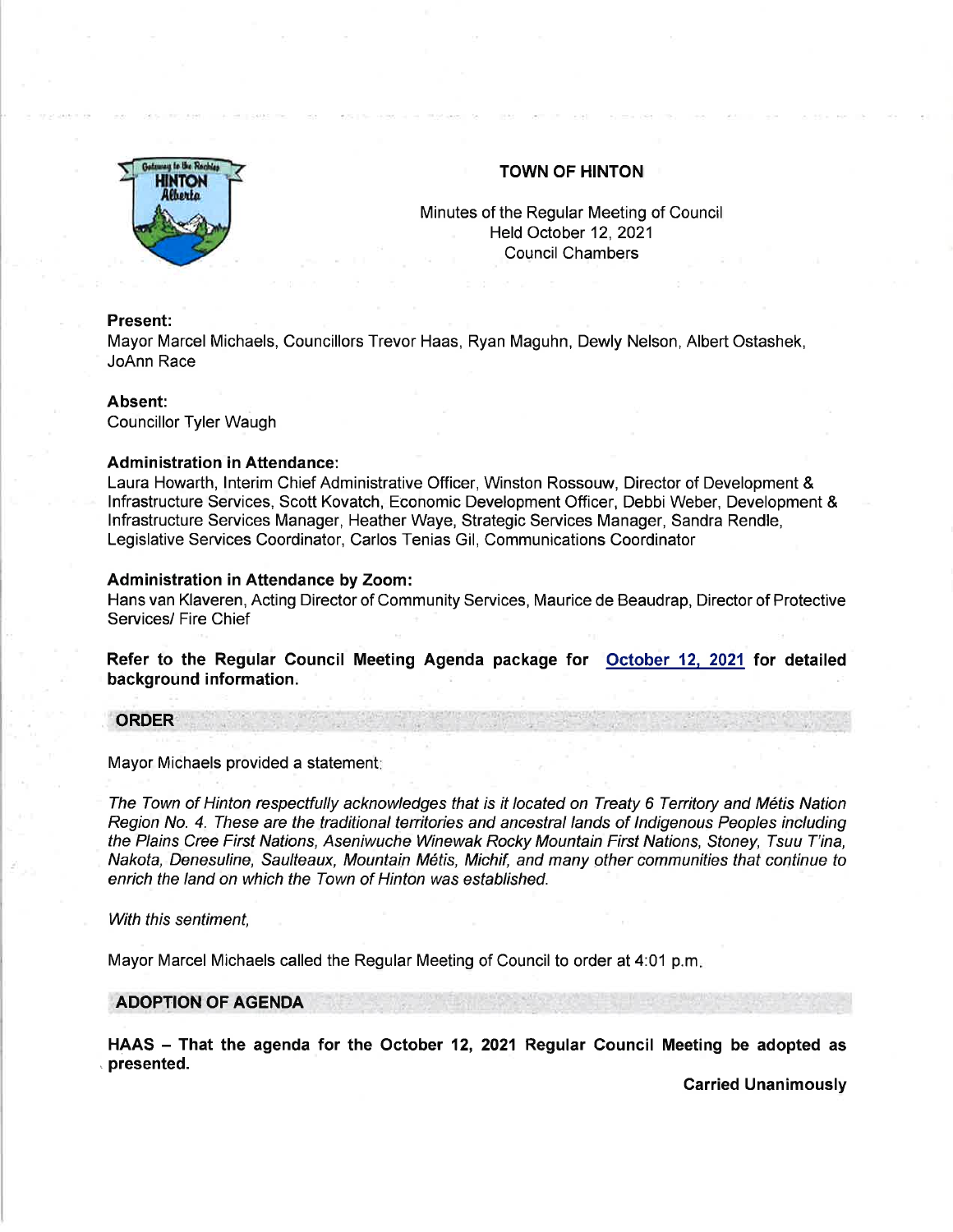## COUNCIL MINUTES FOR ADOPTION

1. Regular Meeting of Council Minutes - October 5, 2021

### RACE – That the Minutes listed above be approved as presented.

### Garried Unanimously

# CITIZENS MINUTE WTH COUNCIL

No Citizens wish to speak with Council

## ACTION ITEMS

## 1. Fortis- Alberta Franchise Fee Rider for <sup>2022</sup>

RACE - That Council set the FortisAlberta Franchise Fee Rider at 12.7% for 2022 and that Administration notify FortisAlberta before November 1,2021, of this "no change" status.

> Defeated 1-5 For: Race Against: Haas, Michaels, Maguhn, Nelson, Ostashek

MAGUHN - That Council direct Administration to advertise for two consecutive weeks, the Town's intent to decrease the FortisAlberta Franchise Fee Rider from 12.7% to 11.73% effective January 1,2022; and

That the FortisAlberta Franchise Fee Rider for 2022 report, with public notification feedback, be brought to a future Regular Council Meeting before November 1,2021, for decision.

Garried Unanimously

# REPORTS FROM MAYOR, COUNCIL, CHIEF ADMINISTRATIVE OFFICER

1. Council Updates (Training, Conferences, Committees, Community Events) and Urgent Matters

Councillors and Mayor Michaels reported on meetings they attended. No urgent matters were brought forward.

2. Chief Administrative Officer Report and Status Report

Laura Howarth, lnterim Chief Administrative Officer, provided an update on administrative matters,

3. Administrative lnquiries

There were no Administrative lnquires.

# NOTICES OF MOTION

No Notice of Motions were brought forward.